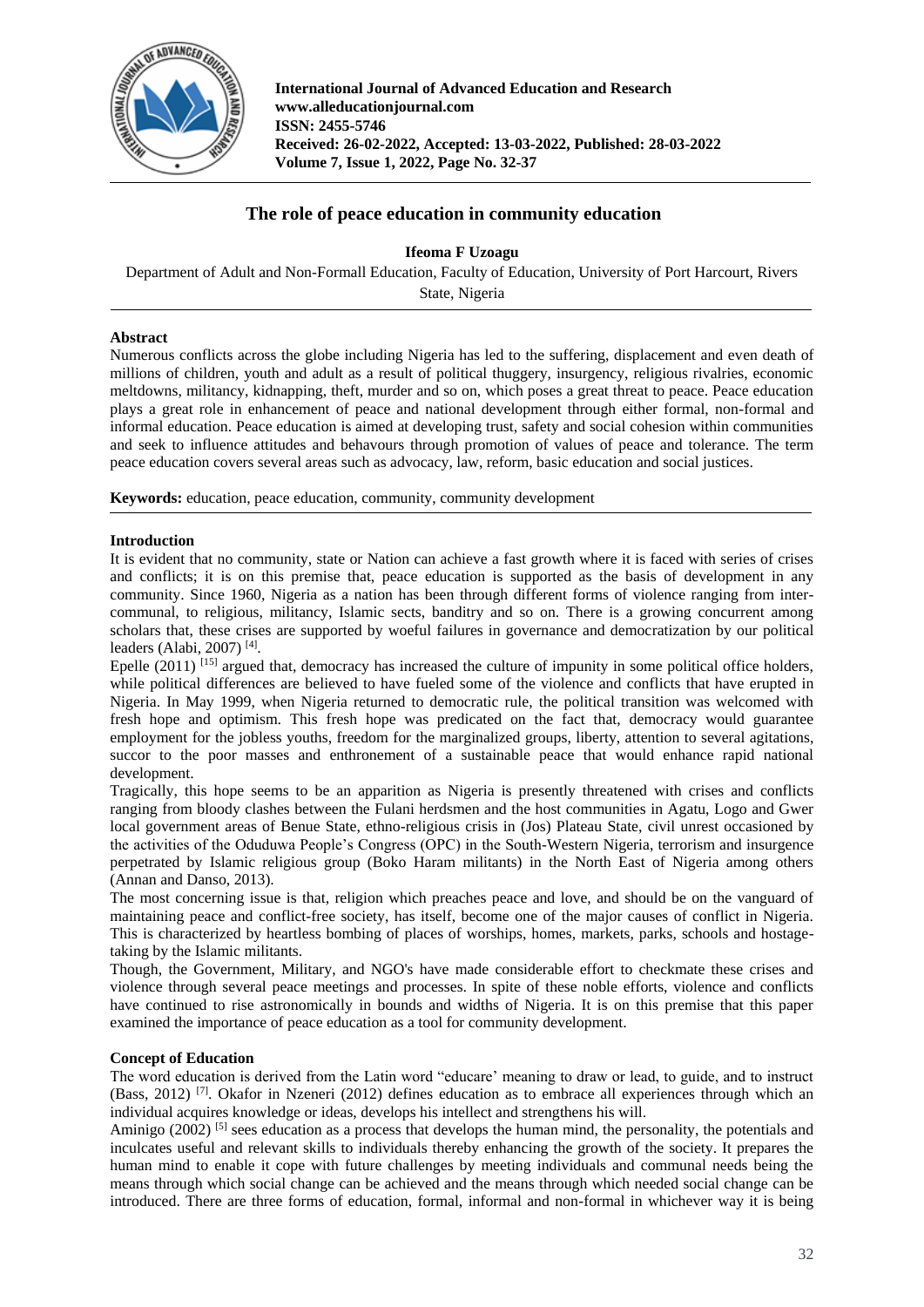acquired, it remains an eye opener and a liberating force. Liberating man from constraint, from ignorance and from exploitation. It is a great unifying force for individuals, communities and the nations at large.

Ogunode (2020) defines the term education as an enabling agency by which the Africans could revive their selfconfidence, and make those who doubted the humanity of Africans begin to revise their views and learn to respect Africans. Therefore, education is a style of training given to an individual that makes him/her useful in the community or setting they find themselves.

Ogoh (2008)  $^{[29]}$  sees education as the systematic process of acquiring knowledge for the benefits of individual and society at large. He contends that, the concept of education must provide the formation of a wide alliance of actors, which can collectively tackle problems relating to marginalization, injustice, intolerance as well as violence.

Education as enshrined in the National Policy on Education (NPE) document can be seen as an instrument for change for the nation as a whole, given its lofty goals (Federal Republic of Nigeria, 2004). For purpose of clarification, the goals are outlined as follows; a free and democratic society, just and egalitarian society, united strong and self-reliant nation, great and dynamic economy and land full of bright opportunities for all citizens (FRN, 2004).

It is based on these goals that the Federal Government of Nigeria in 2012 maintained that, education is a veritable tool for social change, National integration and development.

Education must seek to promote peace, friendship, common values, social justice, equal opportunity, respect for nature and tolerance as this will become instrument of liberation and emancipation of people from the clutches of conflicts and violence. Imperatively, education is naturally tailored to meet the needs of an adult who is willing to take responsibility for his learning needs. Learning new ideas is key to human and global development as knowledge is power and the power to bring about positive change in the way adult thinks, acts and of course worldview about fellow human. The concept of education connotes, a practice in which learners engage in systematic and sustained self-educating activities in order to gain new forms of skills, knowledge, attitudes or values (Meremi, 2002). The central connotation here is, the acquisition of new positive attitude and values on how to relate maturely and peacefully with other people.

Indeed, the deductions gleaned from the various discourse above, presupposed that, the goal of education and of course, peace education may be for the growth of the society to enable its citizens keep up with societal change and maintaining good social order. Peace education in Nigeria presently, is geared towards national development. The objective of the process of education and national development is to get the citizens either as individual or group (communal) to learn and through learning, they acquire durable changes in their attitudes and behavour. The central idea here is "desirable change in attitude and behavour' to a responsive citizen that will be useful to the individual and society at large. However, education creates an enabling environment necessary for peaceful co-existence and national development.

This notion is clearly captured in the National Policy on Education which summarizes the objective of education as equipping the learner with everything needed to be relevant in his society. In this regard, education is conceived as a veritable instrument of developing the human mind, knowledge, attitude, skills, behavoural pattern and necessary ideas capable of solving human and social problems to achieve peaceful coexistence.

#### **What is Peace?**

In order to have a deep understanding of the issue, it is necessary to know its true meaning. Peace is used in a wide sphere. It seems that peace has a variety of meanings that are different in accordance with the context of usage. Literally, the word peace is derived from the Latin word 'pax', which means a pact, a control or an agreement to end war or any dispute and conflict between two people, two nations or two antagonistic groups of people. (Bloomsbury, 1995). Peace could also be seen as a quiet and calm state of mind. Agreement and harmony among people. A state of security or order within a community provided by law or custom.

Albert Einstein views peace as not only an absence of war, but includes the presence of justice, law, order or government in the society (Vesilind, 2005).

Martin Lurther described peace as the absence of the unhappy situations. In his view, peace must include justice in society too as in his saying true peace is not merely the absence of tension: It is the presence of justice. (Coretta, 2008).

## **Community Development**

*Like the concept of society, the concept of community is loosely defined and used in social* sciences. It is a term having numerous meanings both sociological and non-sociological. It is used to refer to a wide variety of specific social units. In common parlance, the word 'community' is used for a collection of people who do related kinds of work, such as the "teachers community" or the "doctors community". It is also used to denote a collection of people who share something in common as the "Hindu community", the "Parsi community", or the "Christian community" without necessarily living in a particular area. Sometimes, it is used to describe a supposedly coherent group, such as 'international community. Such loose use of the word community is always misleading and indicate just to amorphous mass.

The term has been used in the sociological literature to refer directly to types of population settlements, such as rural community or urban community, to supposedly ideal-typical ways of life in such places; and to social networks whose members share common characteristics apart from or in addition to common location.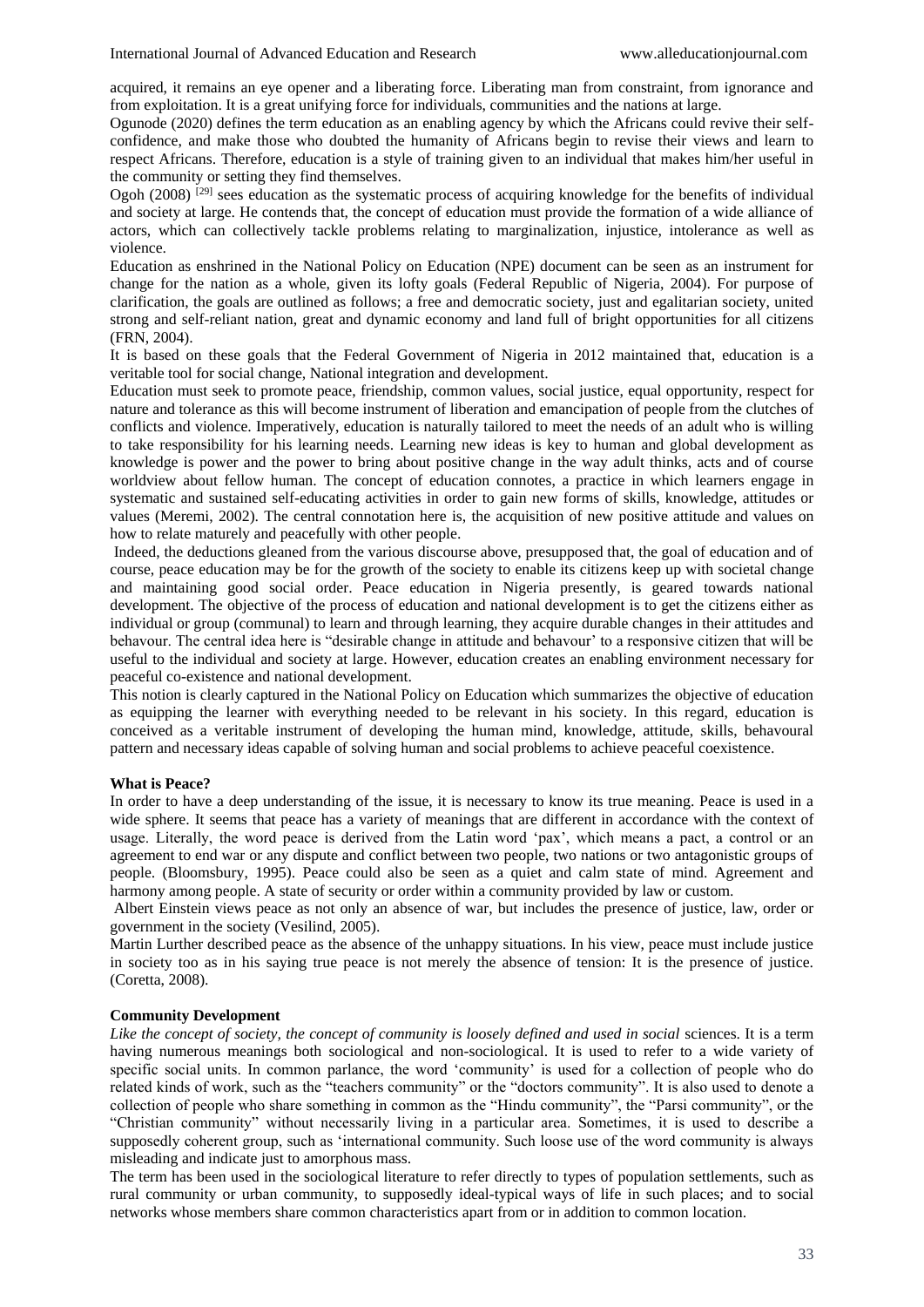It has also been used to focus primarily cultural differences as traditional communities and modem communities. A nineteenth century sociologist, Tonnies, sees it "as an organic, 'natural' kind of social collectivity whose members are bound together by a sense of belonging, created out of everyday contacts covering the whole range of human activities". which is consciously organised for specific purposes and whose members are bound together by common regulations or interests. Frankemberg in Onyeozu (2007) defines community as a territorially bounded social system within which people live, sharing common social, economic and cultural characteristics. Louisian community network (2021) sees community as people who live in the same locality, share common interests, jointly own or participate in something, share common characteristics or have mutual relationships. Oni and Bello in Onyeozu (2007) listed four characteristic of community as

- Population, whatever the size
- Geographical limits, whatever the size
- Common socio-economic problems or characteristics such as poverty or affluence, highly industrialized or agricultural, lacking infrastructural or having lots of infrastructural facilities, highly socialized or very apathetic.
- The feeling of oneness among members or a great sense of belonging, which enable them to pursue common goals such as development of the people and their physical environment.

A community may have more than an ethnic groups, which may have different ways of life, the social and economic problems which they face and corporately solve remains the common bond that tie them together. While development is a continuous process of positive change in the quality and span of life of an individual or group of individuals. It is dynamic in the sense that it involves a change from one state of condition to a better state of condition, an improvement or positive change as such contributory factors are economic, social, political, technological, cultural, peace etc. Development according to Louisian community network related to realizing potentials, growth or expansion of something or making something more effective. Community development means the act of growing, expanding or making more effective groups of people who have natural interest.

Mbuba (2021) defines community development as process where community member come together to take collective action, generate solution to common problem and improve the various aspects of the community focusing on building strong and resilient community. Development could also be seen as the transformation of social, cultural, economic development of a community to a desired standard that would make the inhabitants of such community comfortable.

### **Overview of Peace education**

Generally, peace education is the process of acquiring the values, knowledge, attitudes, skills and behaviours to live in harmony with oneself, others and the natural environment (UNESCO, 2014).

UNICEF (1999) sees peace education as a process of promoting the knowledge, skills attitudes and values needed to bring about behavioural changes that will enable children youths and adults prevent conflict peacefully and create the condition conducive for peace, whether at an intra-personal, inter-personal, inter-group, national or international level.

Adult educators render service conducting advocacy visits to various communities and initiating conversations and discussions on elements of peace education and keys for promoting peace and non- violence. Peace education as process involving skills, including listening, reflecting, problem solving, cooperation and conflict resolution. The process involves empowering people with the skills, attitudes and knowledge to create a safe world and build a sustainable environment. The philosophy of peace teaches non-violence, love, compassion and reverence for all life. Peace education is taught in many different settings from nursery school to colleges and beyond. Community groups teach peace education to adult and children (Harris and morrson 2003).

The Asian conference on education (2013) on peace education, community development and national prosperity informs that the participated students reported the following ten most important learning outcome in their testimonies.

- 1. Developing social interaction on deeper level, freedom of speech, no prejudices.
- 2. Building bridges and capacities with others based on common points.
- 3. Respecting others even when disagreeing with them or misunderstanding them.
- 4. Enjoying living together not only tolerating but fully embracing the others.
- 5. Widening knowledge about other religious accepting different ideas and perceptions.
- 6. Appreciating diversity, human right and women's right.
- 7. Importance of dialogue for solving problems.
- 8. There is tire need to communicate even if we are difference. Difference does not mean conflict.
- 9. Diversity does not have to lead to dispute but to coexistence and respect.
- 10. What matters is our knowledge and behaviour regardless what we believe in.

Harris and synot in Ugwu and Mbalisi (2016) inform that peace education should emphasize the desire for peace, non-violent alternative for managing conflicts and skills for critical analysis of structural arrangements that produce and legitimize justice, equality and raise awareness on human rights. This indicate that peace education inculcate in the learners skills, knowledge, values, and attitudes that hinder violence, injustices and promote culture of peace.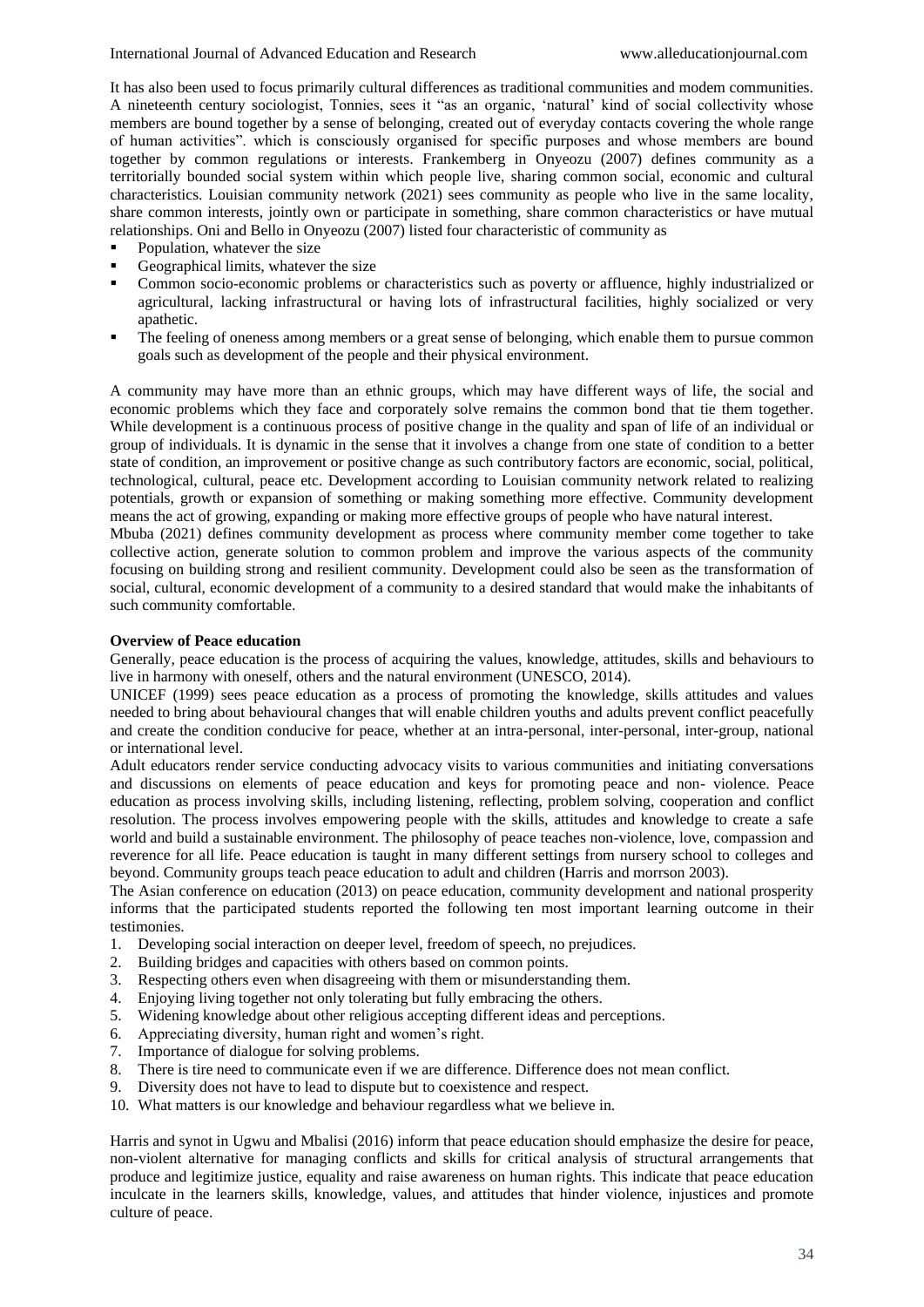Ogoh  $(2008)$  <sup>[29]</sup> affirms that, peace education inculcates in the learners, the need for collective responsibilities, which must include good governance by the political leadership and effective loyalty by the people. In this connection therefore, it is suggested that, peace education should be incorporated in the National Education Reforms and Curriculum Reviews as a separate subject-content, different from civic and citizenship education. The inclusion of peace education in our national school curriculum will enable the learners to translate knowledge, skills, values and attitude acquired through formal, non-formal and informal learning process into action to enable cooperation among people. Peace education according to UNICEF (2010) should be part of every country's school curriculum content. The implication of this directive by UNICEF is that, peace education should have a place in all societies, not only in countries that are undergoing armed conflicts and emergencies.

Peace education attempts to work on the learners' mind against the evil effects of violence by teaching skills that are necessary for managing conflicts in a non-violent manner, thereby creating the desire to seek peaceful resolutions to conflicts. This also involves the holistic process of teaching and learning to stop violence by developing a peace consciousness that can provide the basis for a just and sustainable future.

In this direction, the Global Peace Educators (UN) have a major role to play in addressing and combating conflicts and violence in the international community. Peace educators have overtime posed a 3-way test questions thus, must it be this way? Aren't there nonviolent ways of resolving conflict among the people? How do we get to these other ways? If these questions are properly attended to, then peace will be engraved actively in the minds of citizens and in the hearts of world leaders for eternity.

Peace education often addresses the sources of immediate conflicts and provides the knowledge and strategies to combat these conflicts for peaceful coexistence. Peace education has both long and short term goals. Looking at the long-term goal, it tends to build in the learner's mind a commitment to engage in non-violent activities from youthful age to adulthood. While on the short term goals, peace education enables learners to critically analyze the very root causes of violence, wars, and conflicts and develop alternatives to violence (Kadiri, 2007). Peace education helps to bring peace and harmony into the minds of the youths, children, and adult for peaceful coexistence and sustainable national development. There is a paradigm shift in the teaching and learning of peace education recently. In the beginning of the 21st century, the pillars of peace movement (The UN) shifted attention from environmental education with its attendant consequences in ecological catastrophe to peace education with a serious concern of resolving civil and domestic violence through conflict resolution education.

Interestingly, all these different forms of peace education have common goals in terms of teaching and learning the root of violence and adopting strategies for sustainable peace movement. However, the major tenet of peace education is to address the complexity of conflict through empowerment, advocacy, non-violent interventionism, de-radicalization of militants groups, giving emphasis to value re-orientation and persuasion through the instrumentality of peace education. It is hoped that, when peace education is effectively taught, it will address the prevention and resolution of all forms of conflicts and violence, thereby bringing to an end the cycle of violence and crisis in our local communities and society, and of course at the international community.

#### **Purpose of Peace Education**

The purpose of incorporating peace education into the curriculum at primary, secondary, adult literacy schools and advocacy in communities is to raise the awareness of peace as a strong ideal for children, youth and adult to aspire to better the social environment in the nations.

To motivate the pupils to take responsibility of their own behaviour and actions; to handle conflict resolution and make good sustainable choices in their everyday environment that adds to a peaceful coexistence. This is a prerequisite for a good learning process.

### **Importance of Peace Education**

- 1. Peace education is important for everyone, but particularly for children who are still building their identity and the values they hold. When children are taught to be peaceful, it allows them to be a positive role model for adults around them.
- 2. Peace education can be an essential part of education because of the immense impact it has on students in their classroom and in the communities around them.
- 3. When we teach youth the value of peace along with the skills they need to be healthy conflict resolvers, we equip the next generation with the tools they need to be a society that values relationship over competition and well-being over accomplishment, When these values are shared, some voice concern that society is becoming soft and unmotivated to succeed, but when we work with those around us to collaborate, we can achieve greater things while still maintaining our individual and collective health.
- 4. Peace education can give youth concrete skills to use in group work and in conversation with those around them so that they are collaborators instead of competitors in school and beyond.

#### **Conclusions**

The integration and implantation of an effective peace education programme in the national school curriculum and peace advocacy in communities are inevitable, given the high rates of insurgency, social injustice, communal clashes and militancy in our communities in Nigeria. The education programme would serve socially constructive purpose to prepare citizens to actively participate in the process of social, cultural and economic development. Peace education contributes positively towards building a culture of peace, solidarity and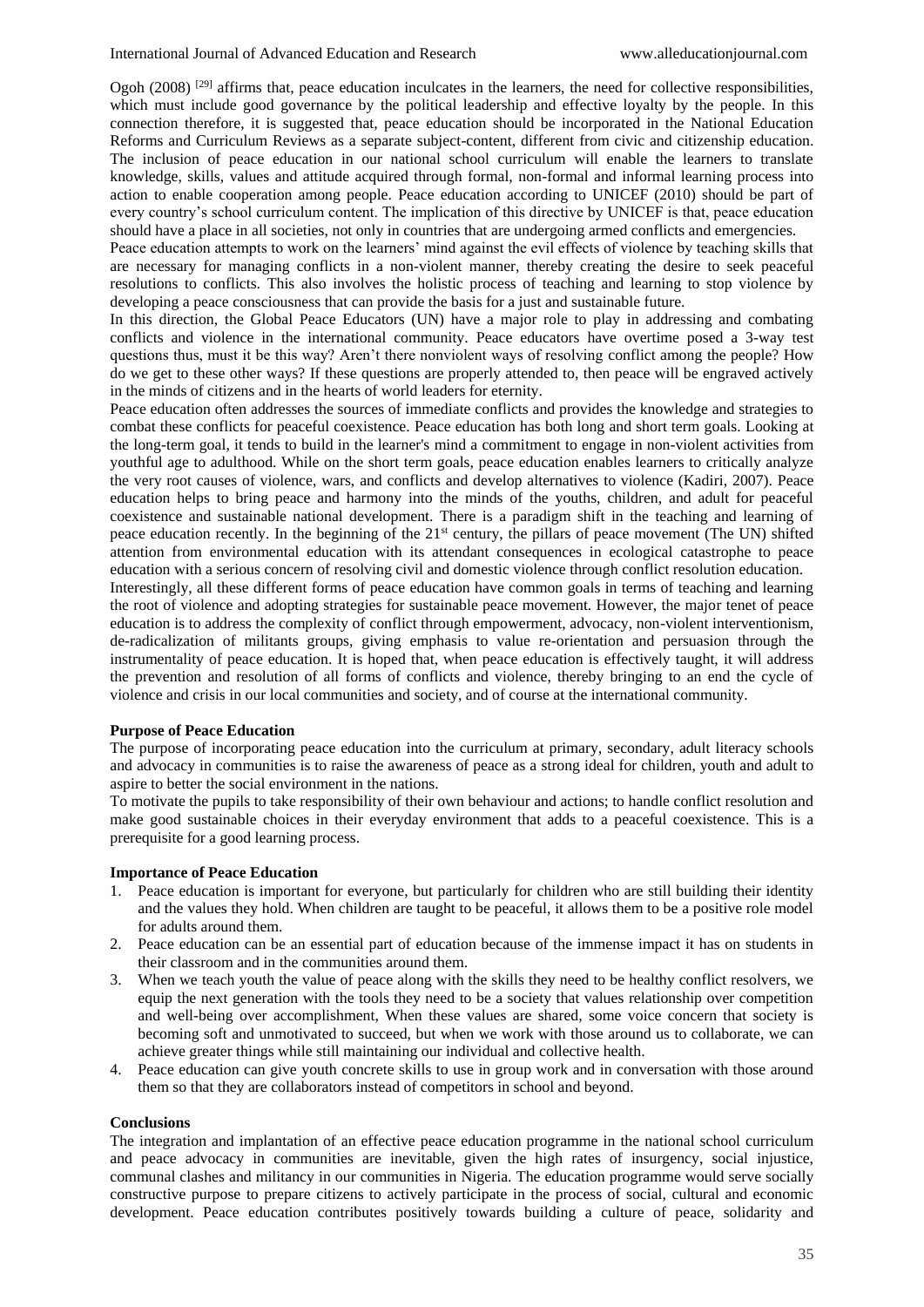tolerances within a framework of multi-ethnicity, cultural and linguistic diversity. Where the content of peace education and conflict resolutions are inculcated and as well practiced by individuals, there will be applicable level of development in order to promote national security and development in communities and the nation at large, there must be peace which promotes an atmosphere of tolerance, equality, justices, harmony, fairness, coexistence and mutual development.

### **References**

- 1. Adeyemi JA. Proverbs and conflict management in Africa: A study of selected Yoruba proverbs & proverbial expression. Ife: Afebabola University Press, 2005.
- 2. Aguba C. Peace education in Nigerian universities: An imperative for the curriculum planners. Nigerian Journal of Curriculum Studies,2010:17(13):8-13.
- 3. Akudole L. The formal, non-formal and informal continuum in peace education curriculum. 8th Biennial Conference on Developing peace education curriculum for Nigeria, 2010, 18-23.
- 4. Alabi D. Religious conflicts in nothern Nigeria: A critical Analysis: In Sofin Joab Peterside and Ukoha Ukiwo (eds.). The Travails and challenges in Nigeria. 1999-2003 and beyond. Port Harcourt: Centre for Advanced Social Sciences, 2007.
- 5. Aminigo IM. What is education. In J. M Kosemani (ed.) Introduction to education Port Harcourt: shapes publishers, 2002.
- 6. Asian, N. Conference on education. Akaka Japa, iafo The international Academic Forum, 2013. www,iafor.org.
- 7. Bass P. Educare and Educere: Is there a possible balance in Education System, 2012.
- 8. Bello SA. The role of information in multicultural/pluralistic education intervention for conflict and peace resolution in Nigeria. Lagos: University of Lagos Press, 2010.
- 9. Bercowitch J. Conflict and conflict management in organizational: A framework for Analysis. Journal of Conflict Resolution, 2011: 1(2): 22-68.
- 10. Brock J. Boko Haram: Between Rebellion and Jihad. Daily Trust Newspaper, Wednesday, 2012.
- 11. Damesh, H. (2006). Towards an integration theory of Peace Education. International Journal of Peace Education,2006:3(1):56-72.
- 12. Dawkins R. The Selfish Gene. Oxford: Oxford University Press, 1976.
- 13. Dimkpa EE. Promoting economic development through peace education in Rivers State, Nigeria. World educators Forum,2014:3(1):211 224.
- 14. Eniagbe P, Igbinoghene N. Challenges of managing and planning peace education and peace culture in Nigeria. International multidisciplinary Journal, Ethiopia,2016:10(4):22-34
- 15. Epelle S. Security and national development in Nigeria. International Journal of Humanities and Social Science,2011:3(4):120-135.
- 16. Ezeoba KO. Strategies for integrating peace education into Social Studies Curriculum for Junior secondary schools in Nigeria. Africa Research Review: An international multidisciplinary Journal, Ethiopia,2012:6(3):22-35.
- 17. Federal Republic of Nigeria. National Policy on Education. Abuja: NERDC Press, 2004.
- 18. Fithen C. Diamonds and war in Sierra- Leone: Cultural Strategies for commercial adaptation to endemic low-intensity conflict. London: Department of Anthropology, University College, London, 2013.
- 19. Fountain HI. Facilitating students learning: An Introduction to peace related education. New York: Harper and Row Publishers, 2012.
- 20. Harris I, Morrision ML. Peace education North Carolina: Mc Farland & company, Inc Jefferson, 2013.
- 21. Igbuzor O. Peace and security education: A critical factor for Sustainable peace and national development. International Journal of peace and Development Studies,2011:2(1):1-7.
- 22. Kadiri D. Promoting Peace Education through Non-formal Adult Education in Nigeria. In Burka KW. Education Theory and Practice. Yola: Alari Communication Ltd, 2007.
- 23. Keili FL. Small arms and Light weapons transfer in West Africa: a stock taking. Disarmament Forum 4, 2008.
- 24. Matsuura K. Participation in the work of UNESCO to maintain peace in the world: A global report on adult learning and education. Geneva: UNESCO Annual Reports, 2013.
- 25. Mbuba FN. Command Conflicts and Community Development https://ssrm.com/abstract = 3835088, 2021.
- 26. Mereni JI. Adult education and rural transformation. Enugu: Asomog publishing company, 2002.
- 27. Nwafor HND. Peace education and national development. A critical appraisal. Nigerian Journal of Education philosophy - NJEP. Peace Education,2013:24(1):213-223.
- 28. Nzereri IS. Hard book of Adult education principles and practices Uyo, Abigab Associates LTP, 2012.
- 29. Ogoh AP. a. Peace education: An instrument for enhancing national unity. Journal of Humanities,2008:2(2):22-36.
- 30. Onyeozu AM. Understanding Community Development Port Harcourt Davidstones Publishers, 2007.
- 31. Oyibe OA, Oketa EC. Assessment of the extent of implementation of social studies curriculum in secondary schools in Onueke Education zone of Ebonyi State. Anambra State University Journal, 2012:2(1):67-79.
- 32. Oyibe OA. Effect of individualized instructional method on secondary school students' achievement in Social Studies. British Journal of Education,2012:4(3):110-120.